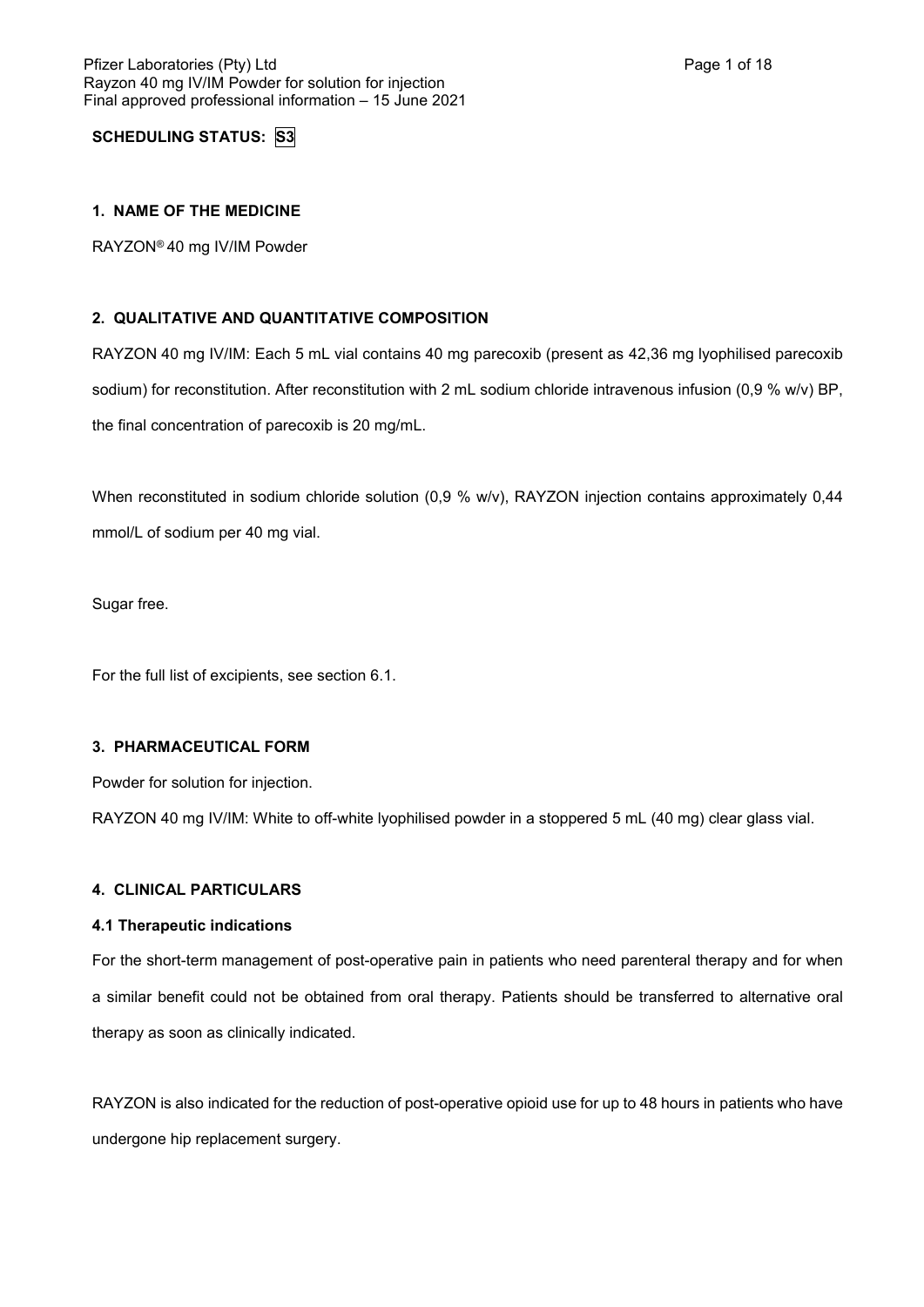## **4.2 Posology and method of administration**

### **Posology**

RAYZON is only indicated for patients with a need for parenteral therapy and for whom a similar benefit could not be obtained from alternative oral therapy. It is recommended that patients be transitioned to alternative oral therapy as soon as clinically indicated.

As the cardiovascular risk of RAYZON may increase with dose and duration of exposure, the shortest duration possible and the lowest effective daily dose should be used. However, the relevance of these findings for the short-term use of RAYZON in the post-operative setting has not been evaluated.

### *Management of post-operative pain*

The usual recommended dose is a single or initial 40 mg administered intravenously (IV) or intramuscularly (IM), followed every 6 to 12 hours by 20 mg or 40 mg as required, not to exceed 80 mg/day. The IV bolus injection may be given rapidly and directly into a vein or into an existing IV line. The IM injection should be given slowly and deeply into the muscle. When given at the recommended doses for management of acute pain, the onset of analgesia was 7 – 14 minutes and reached a peak effect within 2 hours. After a single dose, the duration of analgesia was dose and clinical pain model dependent and ranged from 7 to greater than 24 hours.

### *Concomitant use with opioid analgesia*

Opioid analgesia can be used concurrently with RAYZON dosing as described in the paragraph above, for the management of post-operative pain for up to 48 hours. In a hip replacement surgery trial, the daily requirements for opioid were reduced by 20 to 40 % when co-administered with RAYZON. An optimal effect is achieved when RAYZON is given at the end of hip replacement surgery, prior to opioid administration. In all clinical assessments, RAYZON was administered at a fixed time interval (i.e. 12 hourly), whereas the opioids were administered when needed (PRN basis).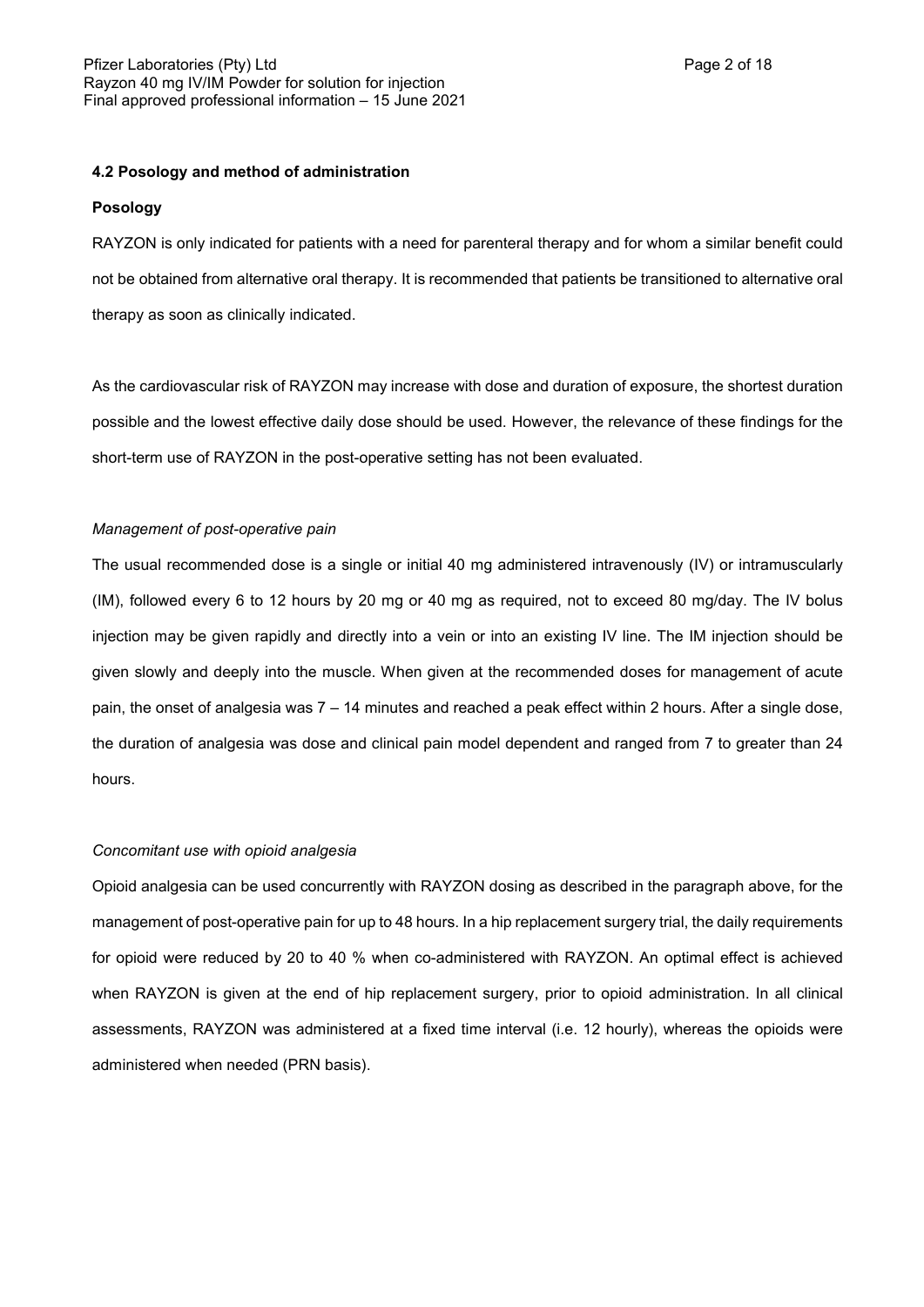### Pfizer Laboratories (Pty) Ltd **Page 3 of 18** Page 3 of 18 Rayzon 40 mg IV/IM Powder for solution for injection Final approved professional information – 15 June 2021

## **Special populations**

#### *Elderly population*

Dosage adjustment in the elderly is not generally necessary. However, for elderly female patients weighing less than 50 kg, initiate treatment with half the usual recommended dose of RAYZON injection and reduce the maximum daily dose to 40 mg.

#### *Hepatic impairment*

No dosage adjustment is generally necessary in patients with mild hepatic impairment (Child-Pugh scale 5 – 6). Introduce RAYZON injection with caution and at half the usual recommended dose in patients with moderate hepatic impairment (Child-Pugh scale 7 – 9) and reduce the maximum daily dose to 40 mg. Patients with severe hepatic impairment (Child-Pugh scale > 9) should not be given RAYZON (see section 4.3).

#### *Renal impairment*

On the basis of pharmacokinetics, no dosage adjustment is necessary in patients with mild to moderate (creatinine clearance of 30 – 80 mL/min) renal impairment. In patients with severe (creatinine clearance < 30 mL/min) renal impairment or patients who may be predisposed to fluid retention, RAYZON should not be used (see section 4.3).

### **Paediatric population**

RAYZON injection has not been studied in patients under 18 years old. Therefore, its use is not recommended in these patients.

### **Method of administration**

For intravenous or intramuscular injection.

For instructions on RAYZON reconstitution, before administration of injection and RAYZON diluent incompatibilities, refer to sections 6.2 and 6.6.

## **4.3 Contraindications**

hypersensitivity to parecoxib or to any of the excipients of RAYZON (listed in section 6.1)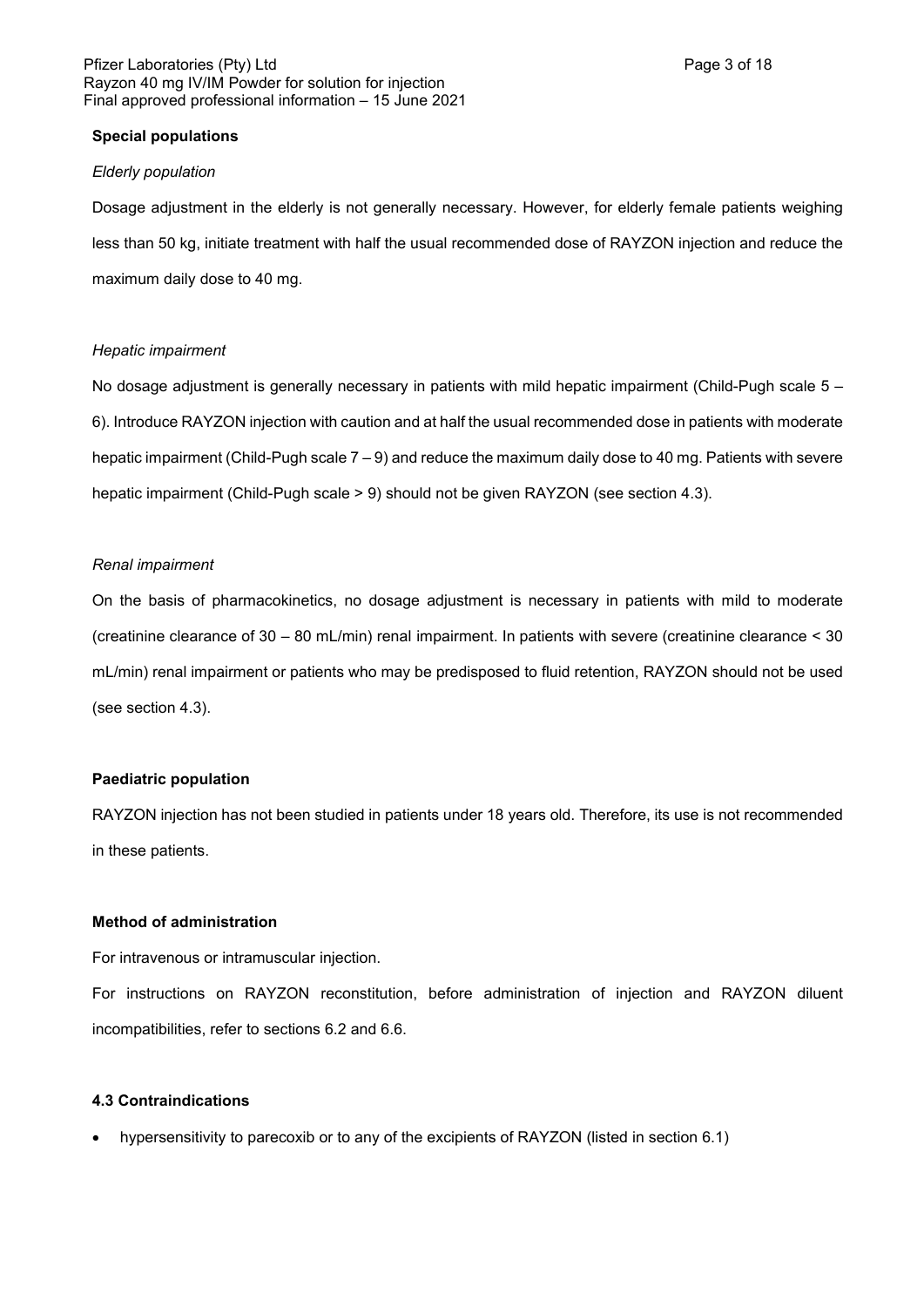### Pfizer Laboratories (Pty) Ltd **Page 4 of 18** Page 4 of 18 Rayzon 40 mg IV/IM Powder for solution for injection Final approved professional information – 15 June 2021

- history of hypersensitivity to sulphonamides
- patients who have experienced bronchospasm, acute rhinitis, nasal polyps, angioedema, urticaria or allergic-type reactions after taking acetylsalicylic acid or NSAIDs or other cyclooxygenase-2 (COX-2) specific inhibitors
- severe impairment of hepatic function
- severe renal impairment
- post- and peri-operative analgesia in the setting of coronary artery bypass surgery (CABG)
- heart failure, established ischaemic heart disease and/or cerebrovascular disease (stroke) and peripheral arterial disease
- history of gastrointestinal perforation, ulceration or bleeding (PUBs) related to previous NSAIDs, including RAYZON
- active or history of recurrent ulcer/haemorrhage/perforations
- concomitant therapy with lithium or digoxin
- porphyria
- pregnancy and lactation (see section 4.6)
- children younger than 18 years of age

## **4.4 Special warnings and precautions for use**

**RAYZON may predispose to cardiovascular events, cerebrovascular events, gastrointestinal events or cutaneous reactions which may be fatal.**

### *Administration other than IV or IM*

Modes of administration other than IV or IM (e.g. intra-articular, intrathecal) have not been studied and should not be used.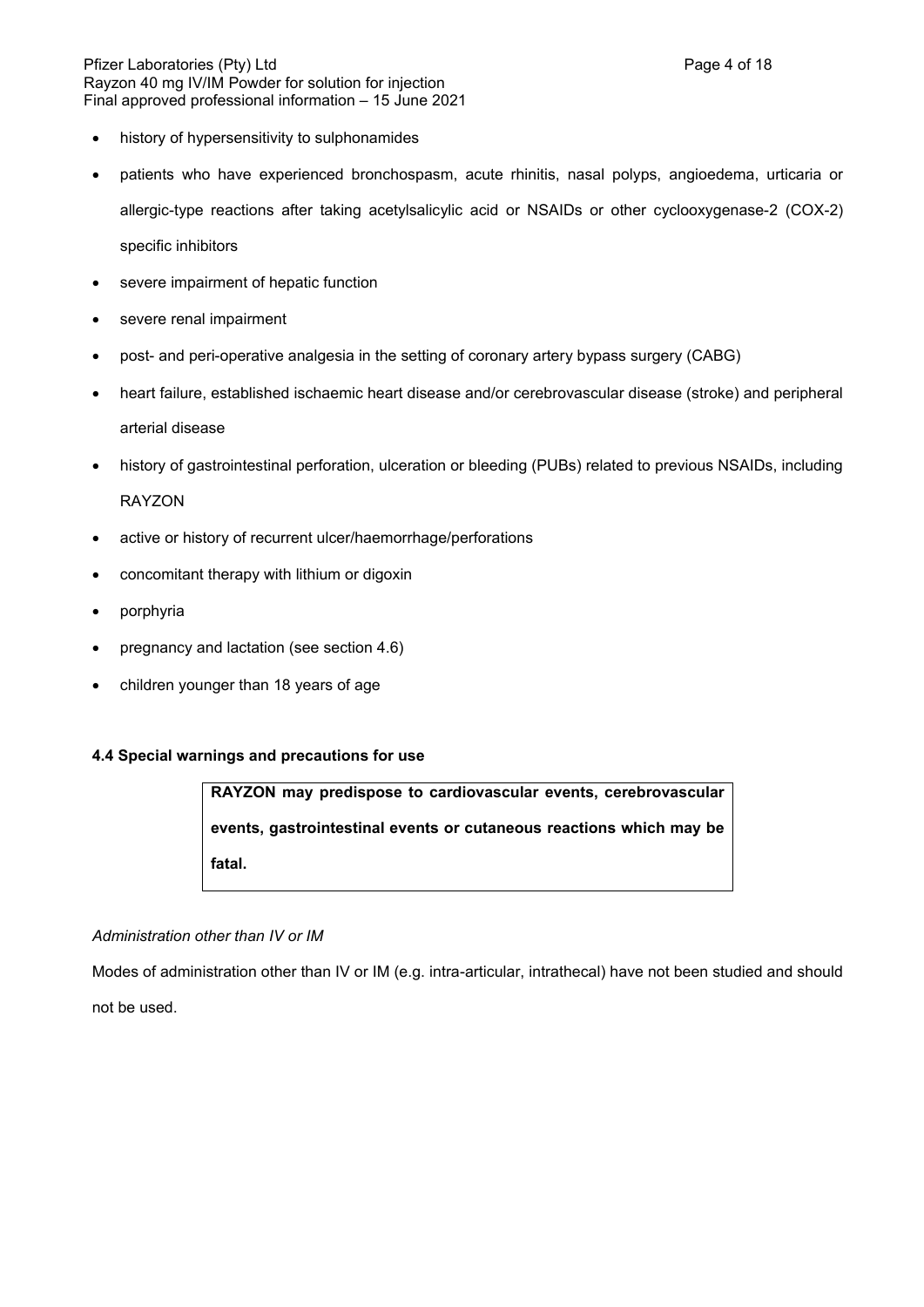## Pfizer Laboratories (Pty) Ltd **Page 5 of 18** Page 5 of 18 Rayzon 40 mg IV/IM Powder for solution for injection Final approved professional information – 15 June 2021

### *Cardiovascular effects*

RAYZON has been associated with an increased risk of cardiovascular and thrombotic adverse events when taken long-term. The magnitude of the risk associated with a single dose has not been determined, nor has the exact duration of therapy been associated with increased risk.

Two separate studies in coronary artery bypass graft (CABG) surgery showed that patients receiving RAYZON for a minimum of 3 days followed by valdecoxib (the active metabolite of parecoxib) for 7 – 14 days, had increased incidence of cardiovascular/thromboembolic events (e.g. myocardial infarction and cerebrovascular accident) compared to those receiving placebo. This risk is associated with higher doses and prolonged duration of treatment (see section 4.3).

Caution is advised when RAYZON is prescribed to patients with cardiovascular risk factors e.g. hypertension, diabetes, smoking and hypercholesterolaemia.

### *Hypertension*

RAYZON can lead to the onset of hypertension or worsening of pre-existing hypertension, either of which may contribute to the increased incidence of cardiovascular events. NSAIDs, including RAYZON, should be used with caution in patients with hypertension. Blood pressure should be monitored closely during the initiation of therapy with RAYZON and throughout the course of therapy.

#### *Gastrointestinal (GI) effects*

Upper gastrointestinal (GI) complications including perforations, ulcers, or bleedings (PUBs), some of them resulting in fatal outcome, have occurred in patients treated with RAYZON. Caution is advised in the treatment of patients most at risk of developing a gastrointestinal complication with RAYZON: the elderly, patients with cardiovascular disease, patients using any other NSAID or acetylsalicylic acid concomitantly, glucocorticoids, selective serotonin reuptake inhibitors or patients with a prior history of gastrointestinal disease, such as ulceration, GI bleeding, or inflammatory conditions. There is further increase in the risk of gastrointestinal adverse effects (gastrointestinal ulceration or other gastrointestinal complications), when RAYZON is taken concomitantly with acetylsalicylic acid (aspirin) (even at low doses).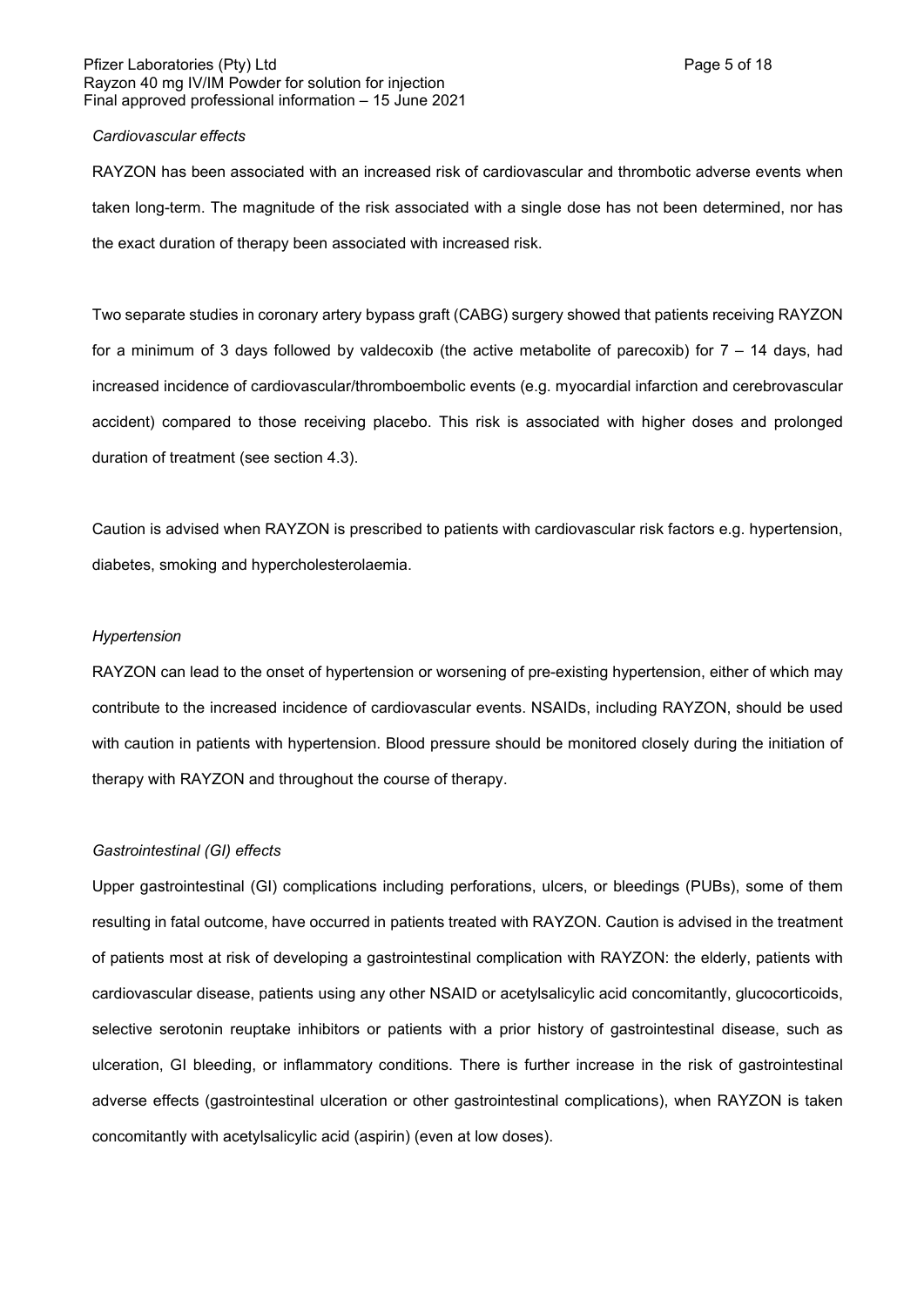### *Skin effects*

Serious skin reactions which may be fatal, including exfoliative dermatitis, Stevens-Johnson syndrome and toxic epidermal necrolysis, have been reported in post-marketing experience with RAYZON. RAYZON injection should be discontinued at the first appearance of skin rash or any other sign of hypersensitivity.

Because of its lack of platelet aggregation effects, RAYZON is not a substitute for aspirin for prophylaxis of cardiovascular disease.

Concomitant use of RAYZON with other anti-coagulant medicines may increase the risk of intra- and postoperative bleeding.

### *Renal effects*

RAYZON injection should not be used in patients with severe renal impairment (creatinine clearance < 30 mL/min) or severe hepatic impairment (Child-Pugh scale ≥ 9) (see section 4.3).

Caution should be used when initiating treatment with RAYZON injection in patients with moderate hepatic impairment (Child-Pugh scale 7 – 9), and in patients with any form of dehydration. It is advisable to rehydrate patients first and then start therapy with RAYZON injection.

## *Fluid retention and oedema*

Due to inhibition of prostaglandin synthesis, fluid retention and oedema may occur in patients taking RAYZON; therefore, RAYZON should not be used in patients with compromised cardiac function, pre-existing oedema, or other conditions predisposing to, or worsened by, fluid retention including those taking diuretic treatment or otherwise at risk of hypovolaemia. Patients with pre-existing congestive heart failure or hypertension should be closely monitored (see section 4.3).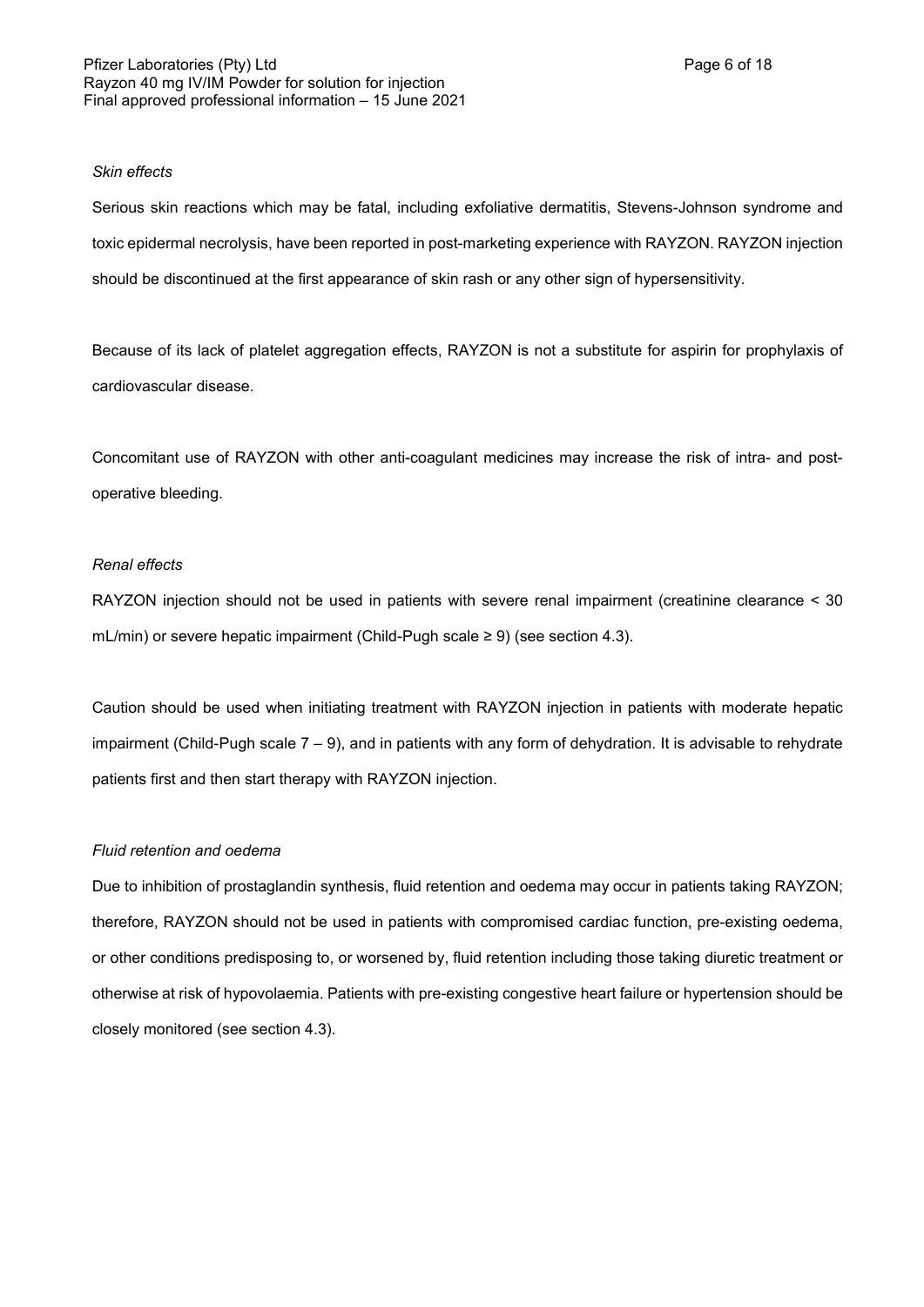### Pfizer Laboratories (Pty) Ltd **Page 7 of 18** Page 7 of 18 Rayzon 40 mg IV/IM Powder for solution for injection Final approved professional information – 15 June 2021

### *Anaphylactoid reactions*

Hypersensitivity reactions such as anaphylaxis and angioedema have been reported in post-marketing experience with RAYZON injection. Some of these reactions have occurred in patients with a history of allergictype reactions to sulphonamides.

### *Severe hypotension*

Cases of severe hypotension shortly following RAYZON administration have been reported. Some of these cases have occurred without other signs of anaphylaxis. The practitioner should be prepared to treat severe hypotension.

### *General*

RAYZON injection may mask fever. In addition, caution should be exercised with respect to monitoring the incision for signs of infection in patients receiving RAYZON injection.

Safety and efficacy of RAYZON injection has not been established for periods of use exceeding 96 hours.

The concomitant use of RAYZON injection with other non-specific NSAIDs should be avoided.

### **4.5 Interaction with other medicines and other forms of interaction**

### *General*

*In vitro* studies with human hepatic microsomal systems showed no significant inhibitory effects on CYP3A4, 2D6, 2E1, and 1A2 isoforms by RAYZON or valdecoxib. Weak inhibitory activity was found for 2C9 and 2C19 isozymes.

RAYZON is hydrolysed to the active substance valdecoxib. In humans, studies demonstrated that valdecoxib metabolism is predominantly mediated via cytochrome P450 CYP3A4 and 2C9 isozymes. Glucuronidation is a further route of metabolism. The alternate CYP-mediated and non-CYP-mediated metabolic pathways may reduce the likelihood of individuals with genetic polymorphisms having substantially higher plasma concentrations due to impaired metabolism.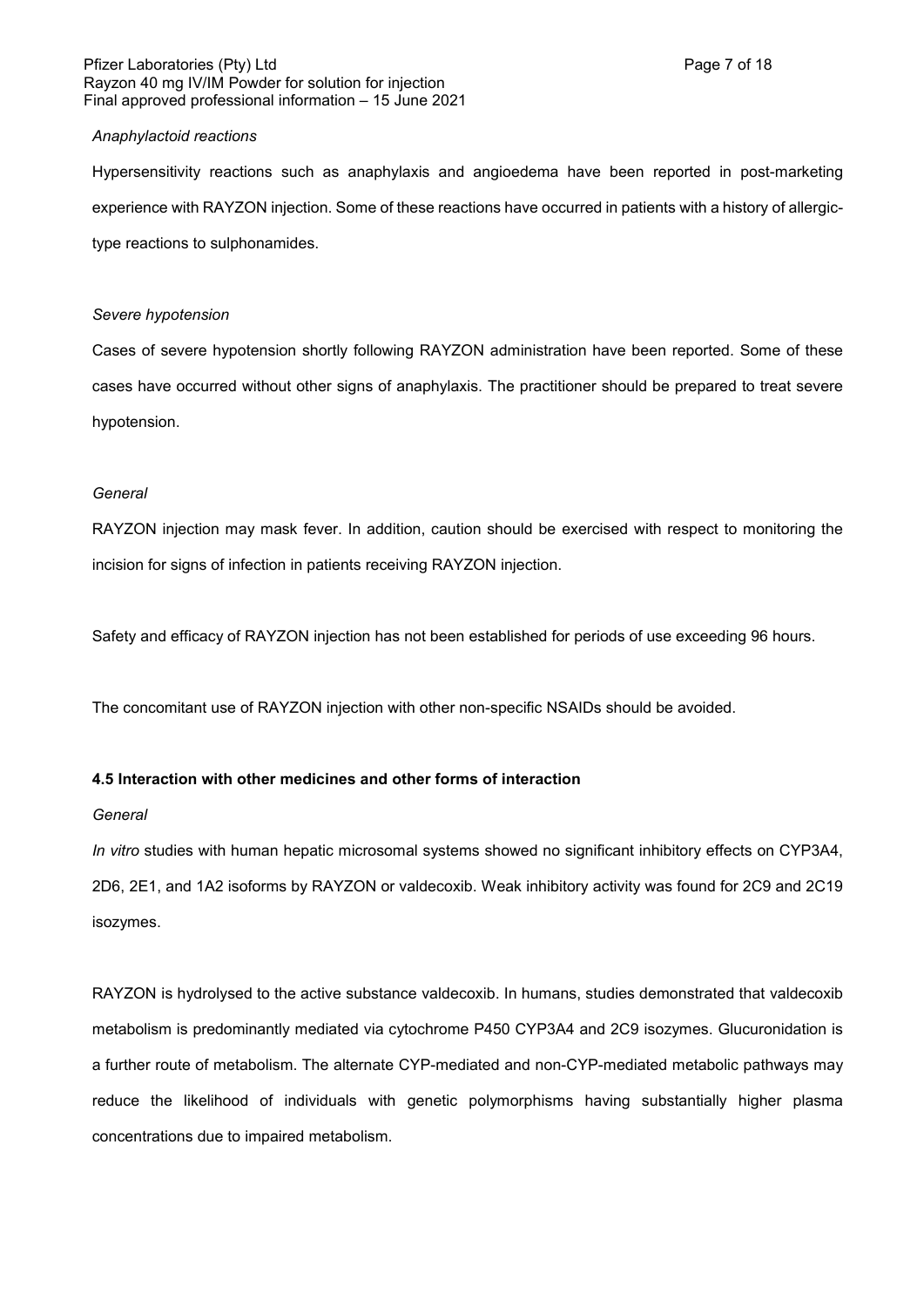#### *Aspirin*

RAYZON injection had no effect on aspirin-mediated inhibition of platelet aggregation or bleeding times in volunteers. Clinical trials indicate that RAYZON injection can be given with low dose aspirin (≤ 325 mg). Because of its lack of platelet aggregation effects, RAYZON injection is not a substitute for aspirin for prophylaxis of cardiovascular disease. There is no evidence that concurrent use of aspirin mitigates the increased risk of serious cardiovascular thrombotic events associated with RAYZON.

### *ACE inhibitors*

Inhibition of prostaglandins may diminish the antihypertensive effect of angiotensin converting enzyme (ACE) inhibitors. This interaction should be given consideration in patients receiving RAYZON concomitantly with ACE inhibitors.

In patients who are elderly, volume-depleted (including those on diuretic therapy) or with compromised renal function, co-administration of NSAIDs, including selective COX-2 inhibitors such as RAYZON, with ACE inhibitors, may result in deterioration of renal function, including possible acute renal failure. These effects may be reversible.

### *Ciclosporin or tacrolimus*

Co-administration of RAYZON and ciclosporin or tacrolimus may increase the nephrotoxic effect of ciclosporin and tacrolimus. Renal function should be monitored when RAYZON injection and any of these medicines are co-administered.

### *Diuretics*

RAYZON may reduce the natriuretic effect of furosemide and thiazides by inhibition of renal prostaglandin synthesis.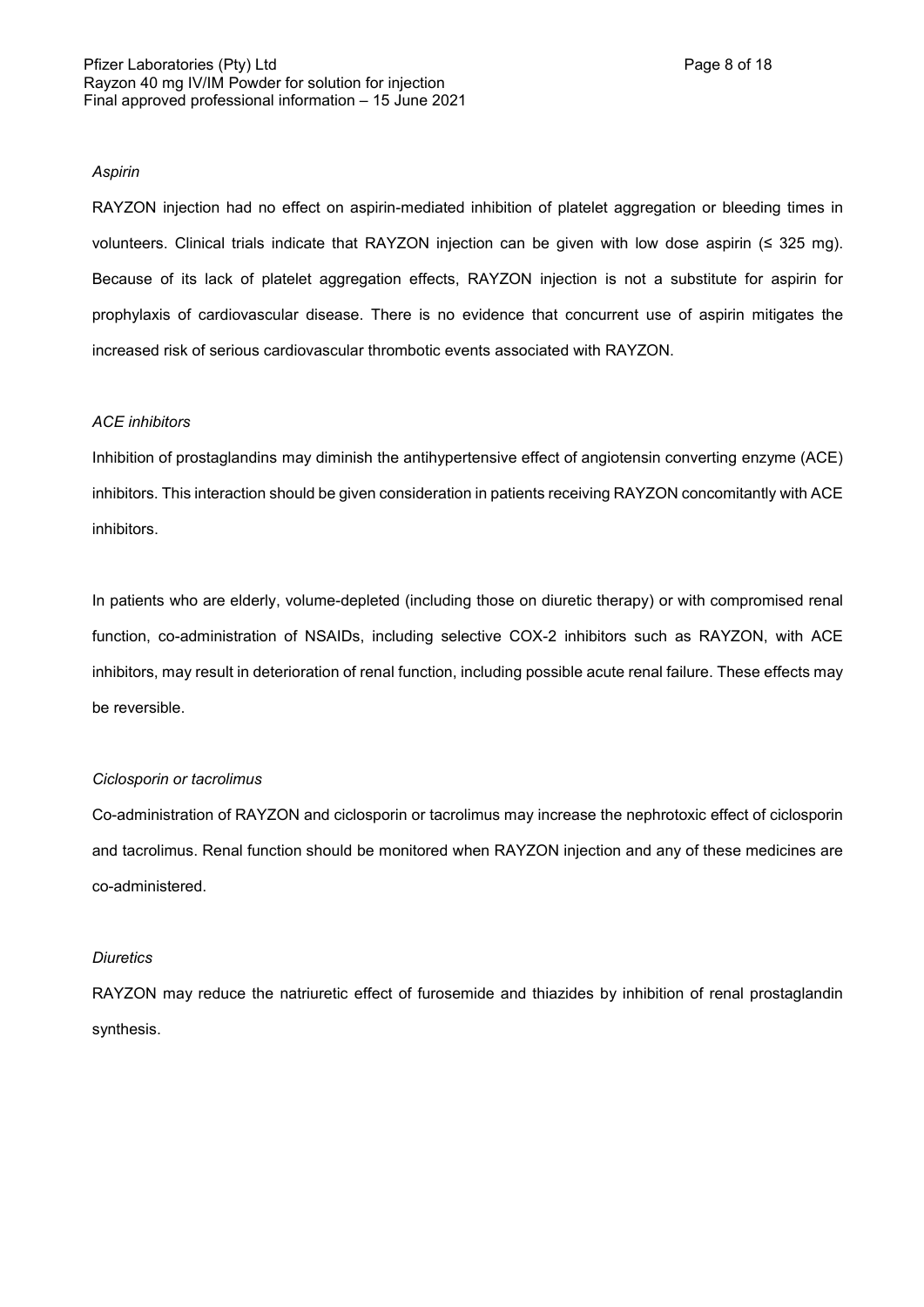### Pfizer Laboratories (Pty) Ltd **Page 9 of 18** Page 9 of 18 Rayzon 40 mg IV/IM Powder for solution for injection Final approved professional information – 15 June 2021

### *Fluconazole and ketoconazole*

Plasma exposure (AUC and C<sub>max</sub>) to valdecoxib increases (62 % and 19 %, respectively) when co-administered with fluconazole. The dose of RAYZON injection should be reduced in patients receiving fluconazole therapy. Plasma exposure (AUC and  $C_{\text{max}}$ ) to valdecoxib was increased (38 % and 24 %, respectively) when coadministered with ketoconazole; however, a dosage adjustment may not be necessary for patients receiving ketoconazole.

### *Lithium*

RAYZON produces significant decreases in lithium serum clearance (25 %) and renal clearance (30 %) with a 34 % higher serum exposure compared to lithium alone (see section 4.3).

## *Warfarin or similar medicines*

Anticoagulant therapy should be more frequently monitored, particularly during the first few days after initiating RAYZON injection therapy in patients receiving warfarin or similar medicines, since these patients have an increased risk of bleeding complications.

### *Other*

RAYZON did not produce clinically relevant inhibition of the CYP2D6-mediated pathway involved in the conversion of dextromethorphan to dextrorphan.

Co-administration of RAYZON with glibenclamide (CYP3A4 substrate) did not affect either the pharmacokinetics (exposure) or the pharmacodynamics (blood glucose and insulin levels) of glibenclamide.

RAYZON may be co-administered with opioid analgesics.

In interaction studies in rheumatoid arthritis patients receiving weekly methotrexate, RAYZON did not have a clinically significant effect on the plasma exposure to methotrexate.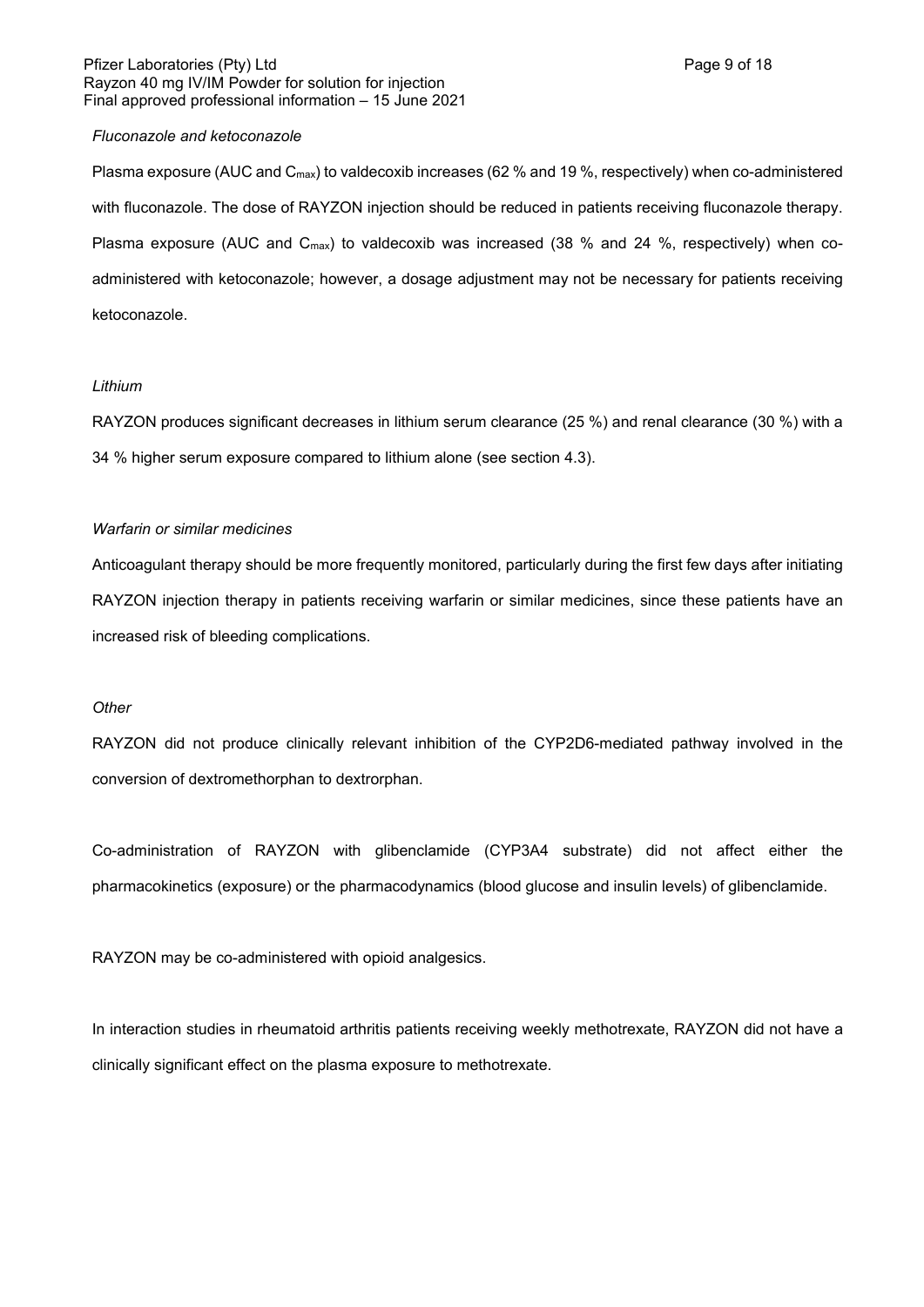### Pfizer Laboratories (Pty) Ltd **Page 10 of 18** Rayzon 40 mg IV/IM Powder for solution for injection Final approved professional information – 15 June 2021

## *Injectable anaesthetics*

Co-administration of IV RAYZON injection 40 mg with propofol (CYP2C9 substrate) or midazolam (CYP3A4 substrate) did not affect either the pharmacokinetics (metabolism and exposure) or the pharmacodynamics of IV propofol or IV midazolam. Additionally, co-administration with IV RAYZON injection had no significant effect on the pharmacokinetics of either IV fentanyl or IV alfentanil (CYP3A4 substrates).

## *Inhalation anaesthetics*

In a post-orthopaedic surgery study in which RAYZON injection was administered preoperatively, no evidence of medicine interaction was observed in patients receiving RAYZON injection and the inhalation anaesthetic medicines nitrous oxide and isoflurane.

## **4.6 Fertility, pregnancy and lactation**

Safety of RAYZON has not been demonstrated in pregnancy and lactation. RAYZON is contraindicated during pregnancy and lactation (see section 4.3).

## **Pregnancy**

Cases of adverse reactions in the foetus or newborn have been reported with exposure to the NSAID class of medicine during pregnancy and/or during lactation, including:

- foetal renal dysfunction which may result in reduction of amniotic fluid volume or oligohydramnios in severe cases. Such effects may occur shortly after treatment initiation and are usually reversible upon discontinuation of the NSAID treatment
- premature closure of the foetal ductus arteriosus *in utero* with regular use of NSAID treatment
- possibly, persistent pulmonary hypertension of the newborn with regular use of NSAID treatment during pregnancy
- the onset of labour may be delayed and its duration increased

### **Breastfeeding**

Women breastfeeding their infants should not be given RAYZON.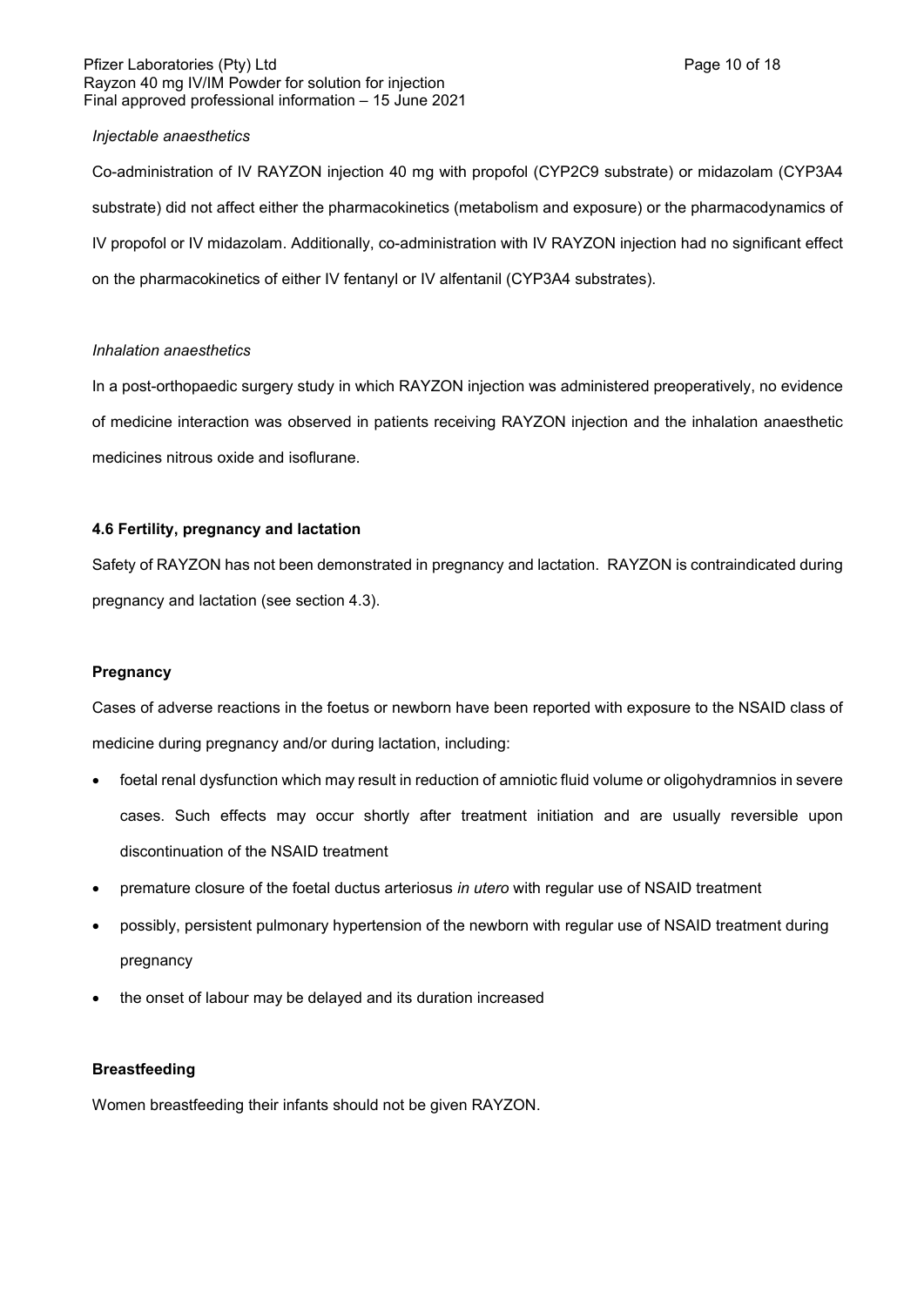### Pfizer Laboratories (Pty) Ltd **Page 11 of 18** Page 11 of 18 Rayzon 40 mg IV/IM Powder for solution for injection Final approved professional information – 15 June 2021

## **Fertility**

Based on the mechanism of action, the use of NSAIDs may delay or prevent rupture of ovarian follicles, which has been associated with reversible infertility in some women. In women who have difficulties conceiving or who are undergoing investigation of infertility, withdrawal of NSAIDs, including RAYZON, should be considered.

## **4.7 Effects on ability to drive and use machines**

Patients who experience dizziness, vertigo or somnolence after receiving RAYZON should refrain from driving or operating machines.

## **4.8 Undesirable effects**

# *Tabulated summary of adverse reactions*

The following side effects have been reported in patients on RAYZON treatment. Incidence rates are categorised as follows: Common ( $\geq 1/100$  to < 1/10) and uncommon ( $\geq 1/1000$  to < 1/100).

| System organ class         | <b>Frequency</b> | Undesirable effects            |
|----------------------------|------------------|--------------------------------|
| Infections and             | Common           | Alveolar osteitis (dry socket) |
| infestations               | Uncommon         | Abnormal sternal serous wound  |
|                            |                  | drainage, wound infection,     |
|                            |                  | pharyngitis                    |
| <b>Blood and lymphatic</b> | Common           | Post-operative anaemia         |
| system disorders           | Uncommon         | Thrombocytopenia               |
| <i>Immune</i> system       | Uncommon         | Anaphylactoid reaction         |
| disorders                  |                  |                                |
| Metabolism and             | Common           | Hypokalaemia                   |
| nutrition disorders        | Uncommon         | Hyperglycaemia, anorexia       |
| Psychiatric disorders      | Common           | Insomnia                       |
|                            | Uncommon         | Agitation                      |
| Nervous system             | Common           | Hypoaesthesia, dizziness       |
| disorders                  | Uncommon         | Cerebrovascular disorder       |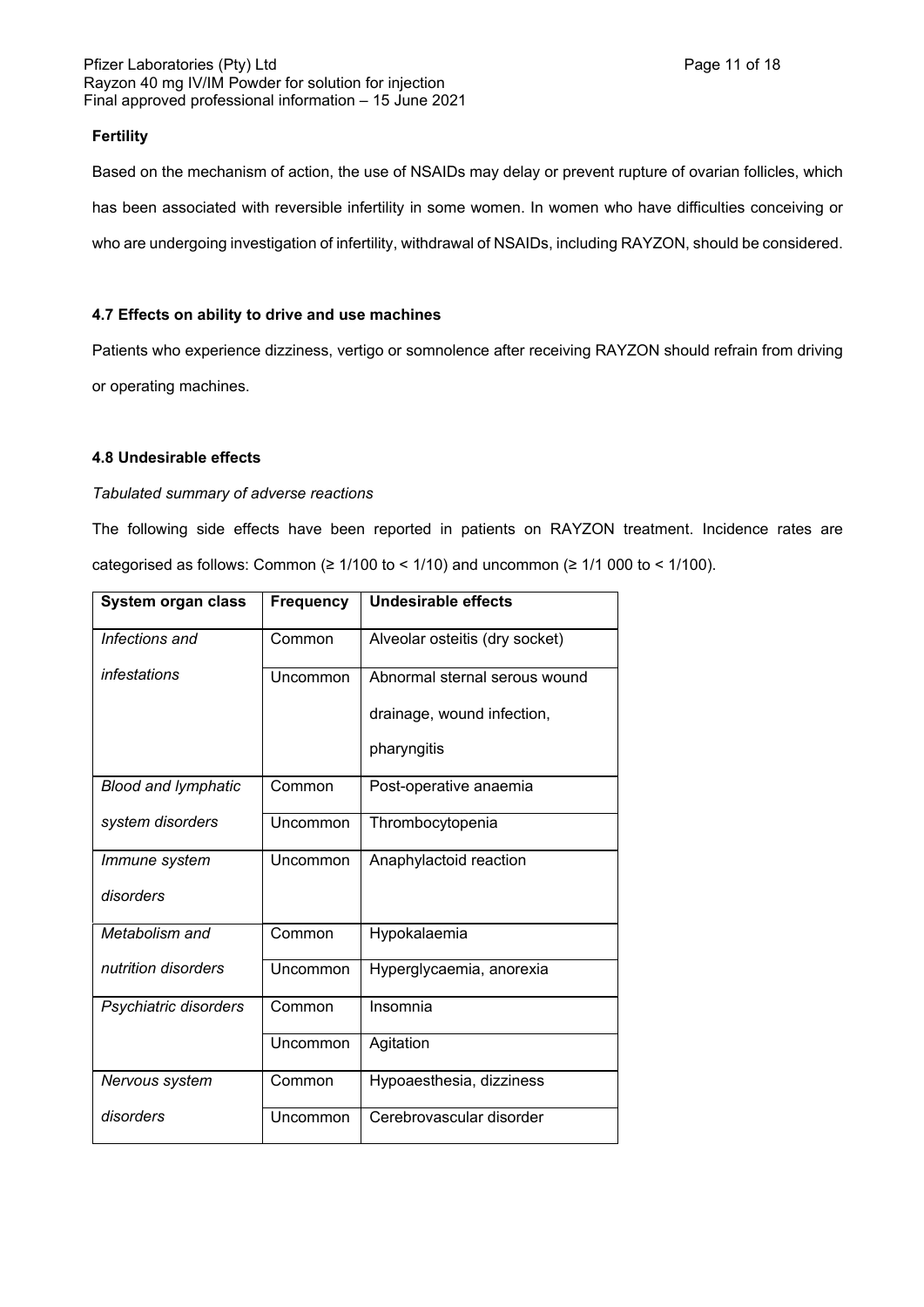### Pfizer Laboratories (Pty) Ltd Page 12 of 18 and Page 12 of 18 and Page 12 of 18 and Page 12 of 18 and Page 12 Rayzon 40 mg IV/IM Powder for solution for injection Final approved professional information – 15 June 2021

| Ear and labyrinth     | Uncommon | Earache                           |
|-----------------------|----------|-----------------------------------|
| disorders             |          |                                   |
| Cardiac disorders     | Uncommon | Bradycardia, dysrhythmia,         |
|                       |          | palpitations, tachycardia,        |
|                       |          | congestive cardiac failure,       |
|                       |          | myocardial infarction,            |
|                       |          | cardiovascular thrombotic events  |
| Neurologic disorders  | Uncommon | Cerebrovascular incidents         |
|                       |          | (strokes)                         |
| Vascular disorders    | Common   | Hypotension                       |
|                       | Uncommon | Hypertension, aggravated          |
|                       |          | hypertension, postural            |
|                       |          | hypotension                       |
| Respiratory, thoracic | Common   | Respiratory insufficiency         |
| and mediastinal       | Uncommon | Pulmonary embolism                |
| disorders             |          |                                   |
| Gastrointestinal      | Common   | Dyspepsia, constipation, nausea,  |
| disorders             |          | abdominal pain, vomiting          |
|                       | Uncommon | Dry mouth, flatulence,            |
|                       |          | oesophagitis, gastroesophageal    |
|                       |          | reflux, hypoactive bowel sounds,  |
|                       |          | pancreatitis, perioral swelling   |
| Skin and              | Common   | Pruritus, increased sweating      |
| subcutaneous tissue   | Uncommon | Ecchymosis, rash, urticaria       |
| disorders             |          |                                   |
| Injury, poisoning and | Uncommon | Skin post-operative complications |
| procedural            |          |                                   |
| complications         |          |                                   |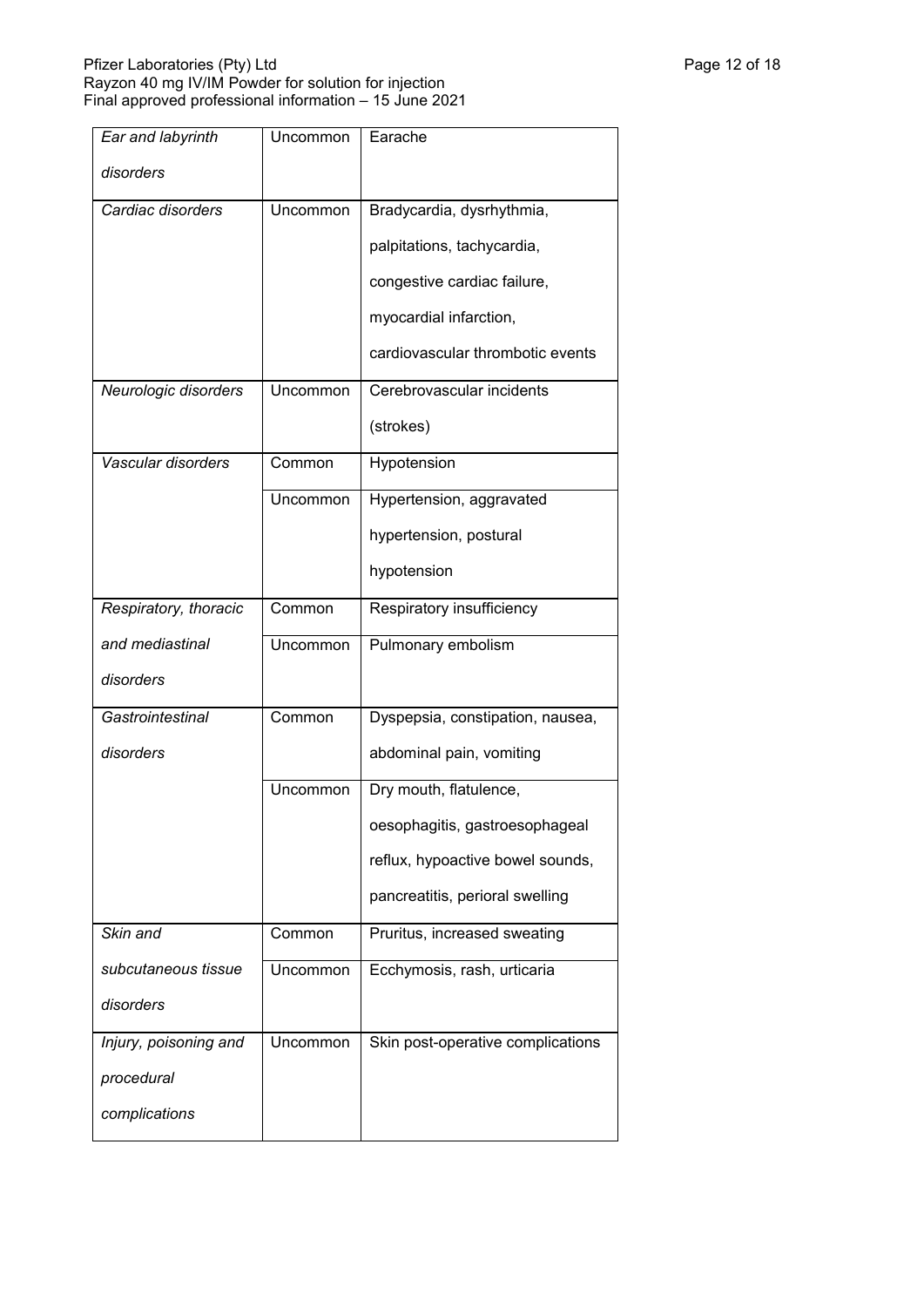| Musculoskeletal and | Uncommon | Arthralgia, back pain               |
|---------------------|----------|-------------------------------------|
| connective tissue   |          |                                     |
| disorders           |          |                                     |
| Renal and urinary   | Common   | Oliguria                            |
| disorders           | Uncommon | Acute renal failure                 |
| General disorders   | Common   | Peripheral oedema                   |
| and administration  | Uncommon | Injection site pain, injection site |
| site conditions     |          | reaction, asthenia                  |
| Investigations      | Uncommon | Increased creatinine, increased     |
|                     |          | creatine phosphokinase, increased   |
|                     |          | LDH, increased BUN                  |

## *Post-marketing surveillance*

In post-marketing experience, the following serious adverse events have been reported in association with the use of RAYZON: Circulatory collapse, erythema multiforme, Stevens-Johnson syndrome, toxic epidermal necrolysis, renal failure, acute renal failure and hypersensitivity reactions including anaphylaxis and angioedema.

*Gastrointestinal disorders*: Nausea, vomiting

### *Reporting of suspected adverse reactions*

Reporting suspected adverse reactions after authorisation of the medicine is important. It allows continued monitoring of the benefit/risk balance of the medicine. Health care providers are asked to report any suspected adverse reactions to SAHPRA via the "**6.04 Adverse Drug Reactions Reporting Form**", found online under SAHPRA's publications:

<https://www.sahpra.org.za/Publications/Index/8>

### **4.9 Overdose**

In case of overdose, patients should be managed by symptomatic and supportive care.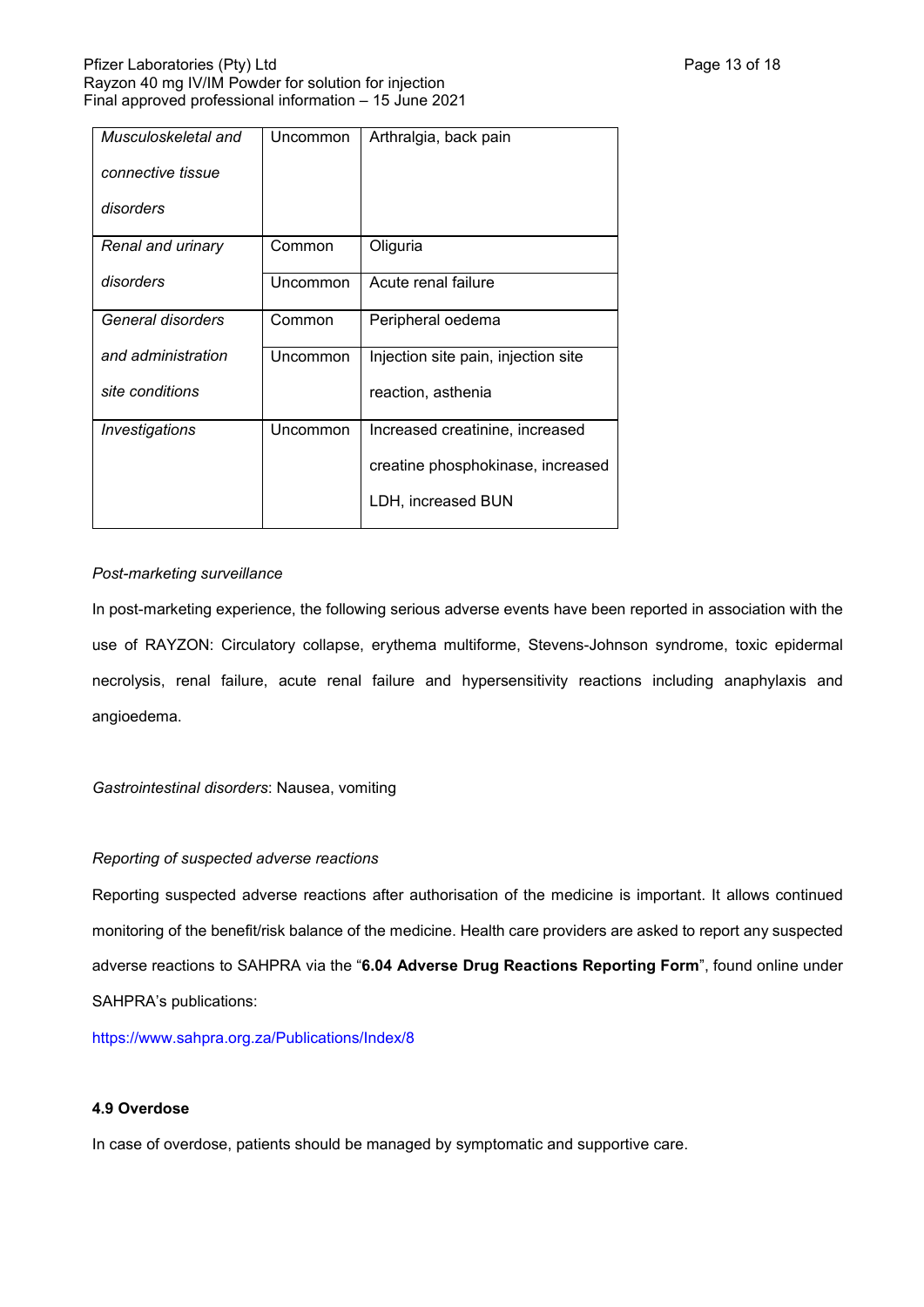### **5. PHARMACOLOGICAL PROPERTIES**

#### **5.1 Pharmacodynamic properties**

Category and class: A 2.9 Other analgesics

Parecoxib sodium, a COX-2 selective non-steroidal anti-inflammatory drug (NSAID), is an inactive prodrug of valdecoxib. Following injection, parecoxib is rapidly hydrolysed to valdecoxib, which is active in animal models of prostaglandin-dependent pain, inflammation and fever. The mechanism of action of valdecoxib is predominantly by inhibition of COX-2-mediated prostaglandin synthesis. At therapeutic doses, valdecoxib is a specific COX-2 inhibitor and does not inhibit COX-1.

#### **5.2 Pharmacokinetic properties**

Following IV or IM injection, parecoxib is rapidly converted to valdecoxib, the pharmacological moiety, by enzymatic hydrolysis in the liver.

#### *Absorption*

Exposure of valdecoxib following single doses of parecoxib injection, as measured by both the area under the plasma concentration vs. time curve (AUC) and peak concentration (C<sub>max</sub>), is approximately linear in the range of clinical doses. AUC and  $C_{\text{max}}$  following twice a day (BID) administration of valdecoxib is linear up to 50 mg IV and 20 mg IM. Steady state plasma concentrations of valdecoxib were reached within 4 days with BID dosing.

Following single IV and IM doses of parecoxib sodium 20 mg,  $C_{\text{max}}$  of valdecoxib is achieved in approximately 30 minutes and approximately 1 hour, respectively. Exposure to valdecoxib was similar in terms of AUC and Cmax following IV and IM administration.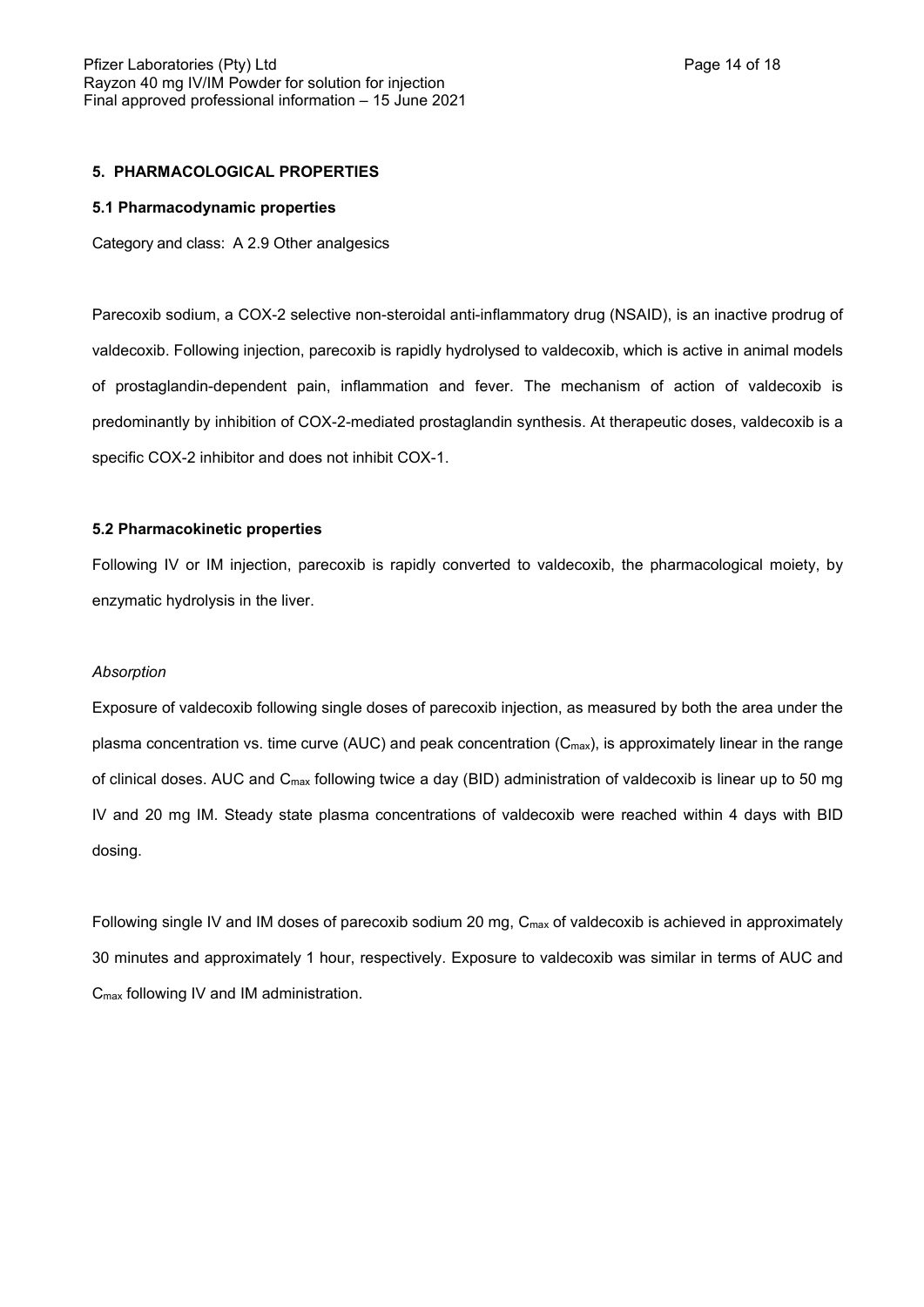### Pfizer Laboratories (Pty) Ltd **Page 15 of 18** Page 15 of 18 Rayzon 40 mg IV/IM Powder for solution for injection Final approved professional information – 15 June 2021

#### *Distribution*

The volume of distribution of valdecoxib after its IV administration is approximately 55 L. Plasma protein binding is approximately 98 % over the concentration range achieved with the highest recommended dose, 80 mg/day. Valdecoxib, but not parecoxib, is extensively partitioned into erythrocytes.

#### *Biotransformation*

Parecoxib is rapidly and almost completely converted to valdecoxib *in vivo* with a plasma half-life of approximately 22 minutes. Elimination of valdecoxib is by extensive hepatic metabolism involving multiple pathways, including cytochrome P450 CYP3A4 and CYP2C9 isoenzymes and CYP-independent glucuronidation of the sulphonamide moiety. A hydroxylated metabolite of valdecoxib (via the CYP pathway) has been identified in human plasma that is active as a COX-2 inhibitor. It represents approximately 10 % of the concentration of valdecoxib; but because of this metabolite's low concentration, it is not expected to contribute a significant clinical effect after administration of therapeutic doses of parecoxib sodium. The valdecoxib metabolite undergoes extensive metabolism, with less than 5 % of the dose excreted in urine and faeces.

### *Elimination*

Valdecoxib is eliminated via hepatic metabolism with less than 5 % unchanged medicine recovered in the urine. No unchanged parecoxib is detected in urine and only trace amounts in the faeces. About 70 % of the dose is excreted in the urine as inactive metabolites. Plasma clearance (CL<sub>p</sub>) for valdecoxib is about 6 L/hr. After IV or IM dosing of parecoxib sodium, the elimination half-life  $(t_{1/2})$  of valdecoxib is about 8 hours.

#### *Elderly*

In healthy elderly subjects, the apparent clearance of valdecoxib after oral intake was reduced, resulting in an approximately 40 % higher plasma exposure of valdecoxib compared to healthy young subjects. When adjusted for body weight, steady state plasma exposure of valdecoxib was 16 % higher in elderly females compared to elderly males.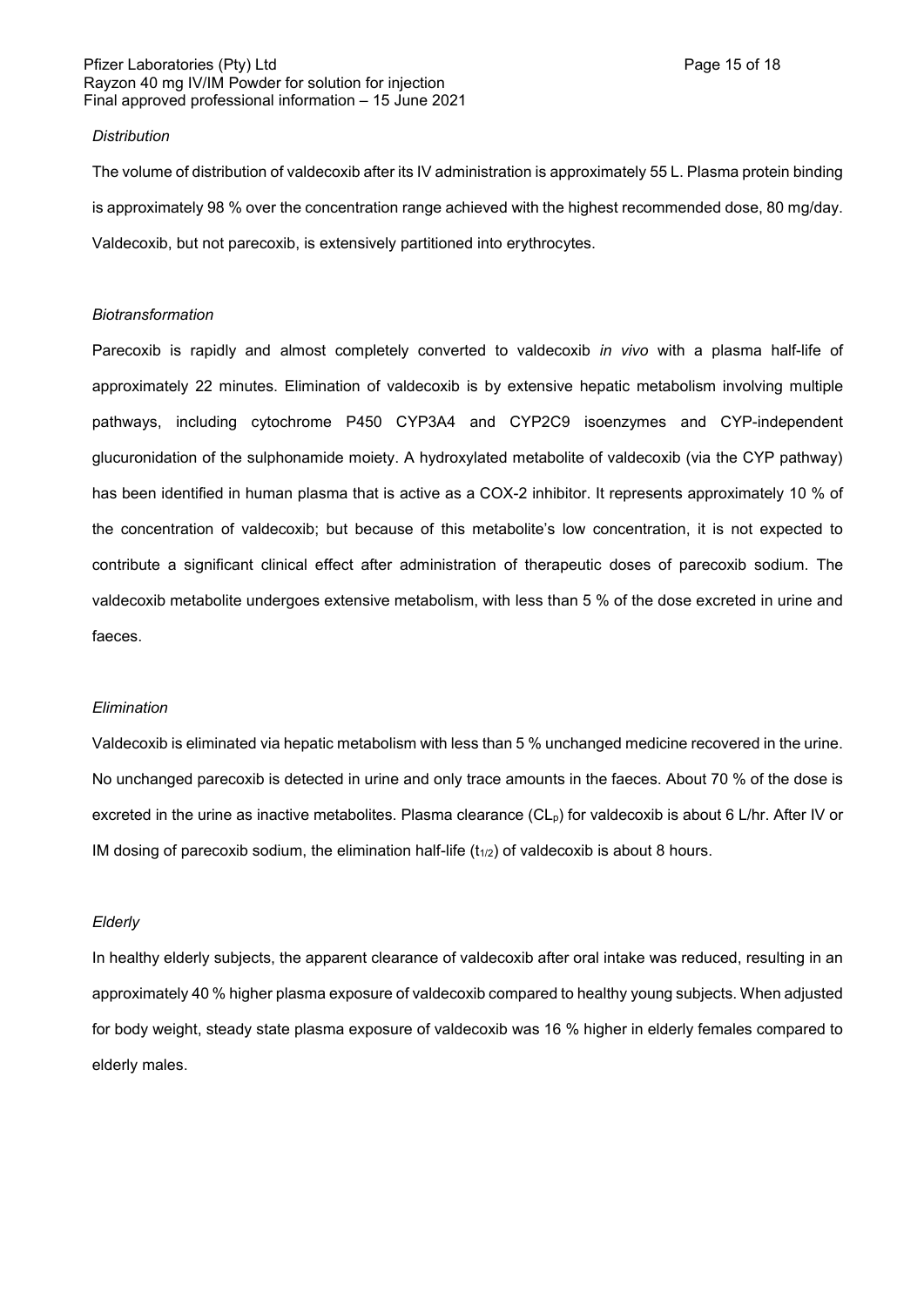### Pfizer Laboratories (Pty) Ltd **Page 16 of 18** Page 16 of 18 Rayzon 40 mg IV/IM Powder for solution for injection Final approved professional information – 15 June 2021

### *Renal impairment*

In patients with varying degrees of renal impairment administered 20 mg IV parecoxib injection as a single dose, parecoxib was rapidly cleared from plasma. No changes in valdecoxib clearance were found even in patients with renal impairment. Dosages of more than 20 mg have not been studied in renal impairment. Therefore, on the basis of pharmacokinetics, dosing adjustment in patients with mild to moderate impaired renal function is not necessary.

### *Hepatic impairment*

Moderate hepatic impairment did not result in a reduced rate or extent of parecoxib conversion to valdecoxib. In patients with moderate hepatic impairment (Child-Pugh scale  $7 - 9$ ), treatment should be initiated with half the usual recommended dose of parecoxib injection and the maximum daily dose should be reduced to 40 mg since valdecoxib exposures were more than doubled (130 %) in these patients. Patients with severe hepatic impairment have not been studied and therefore the use of parecoxib injection in patients with severe hepatic impairment is not recommended.

## **6. PHARMACEUTICAL PARTICULARS**

### **6.1 List of excipients**

### *Powder*

Dibasic sodium phosphate heptahydrate Phosphoric acid (for pH adjustment) Sodium hydroxide (for pH adjustment)

#### **6.2 Incompatibilities**

Use of sterile water for injection is **not recommended**, as the resulting solution is not isotonic. Use of lactated Ringer's or 5 % glucose in lactated Ringer's for reconstitution will cause the active substance to precipitate from solution and therefore is not recommended.

## **6.3 Shelf life**

36 months.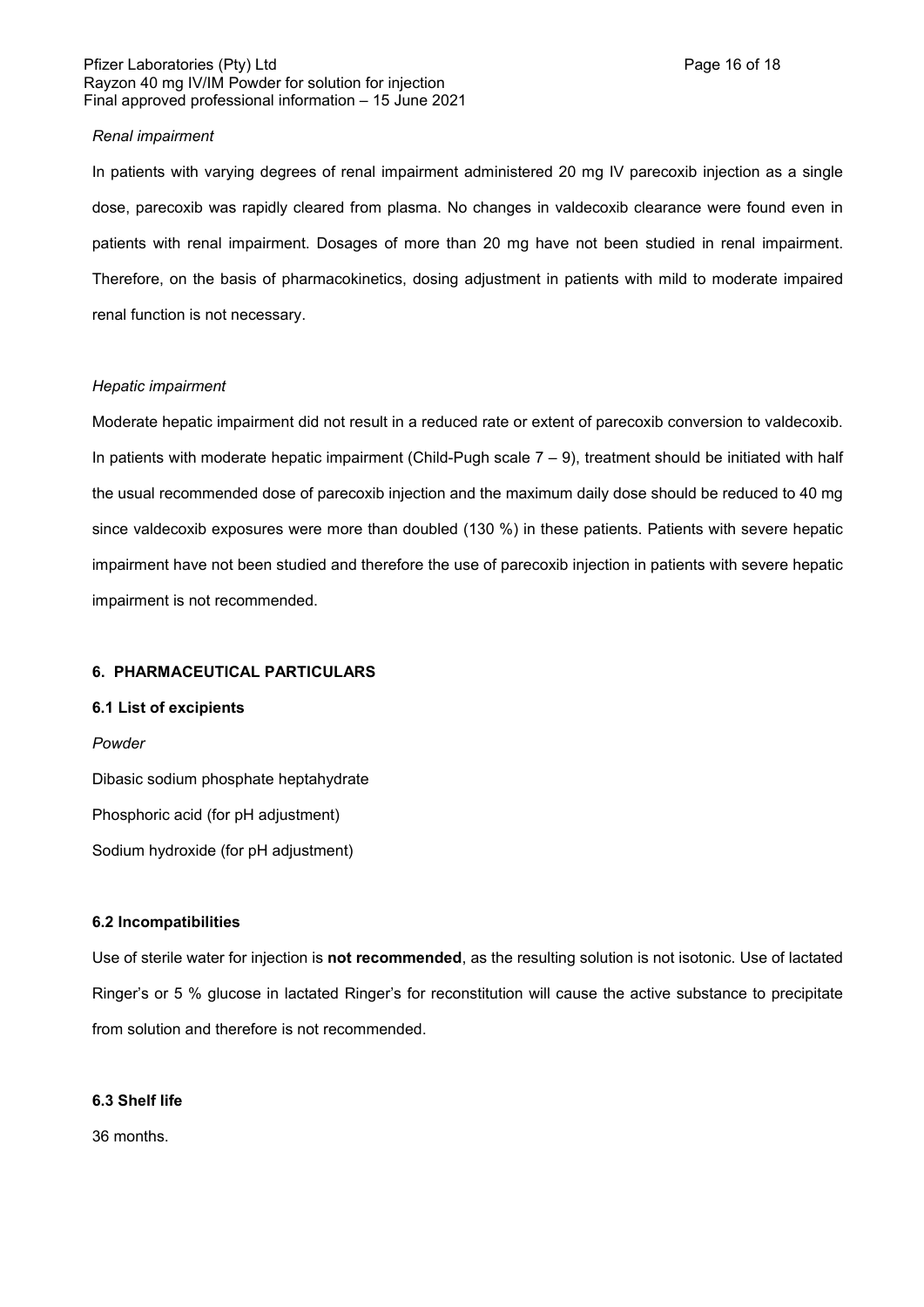Reconstituted solution should be used within 24 hours and should not be stored in a refrigerator or freezer.

## **6.4 Special precautions for storage**

Store at or below 30 °C in the outer container in order to protect from light.

## **6.5 Nature and contents of container**

RAYZON injection is supplied as a sterile, single unit-of-use vial, sealed with a purple flip-off cap on the aluminium overseal.

Pack sizes available: Sets of either 1, 3, 5 or 10 vials containing parecoxib 40 mg (as parecoxib sodium) packed into an outer carton.

Not all pack sizes may be marketed.

## **6.6 Special precautions for disposal and other handling**

Reconstitute RAYZON injection with 2 mL (40 mg vials) sodium chloride solution (0,9 % w/v) using aseptic technique. The only other acceptable solvents for reconstitution are 5 % glucose intravenous infusion, 0,45 % sodium chloride and 5 % glucose injection.

After reconstitution, RAYZON injection should be inspected visually for particulate matter and discolouration prior to administration. The solution should not be used if discoloured or cloudy or if particulate matter is observed.

Reconstituted solution is clear and colourless.

## **7. HOLDER OF CERTIFICATE OF REGISTRATION**

Pfizer Laboratories (Pty) Ltd

85 Bute Lane